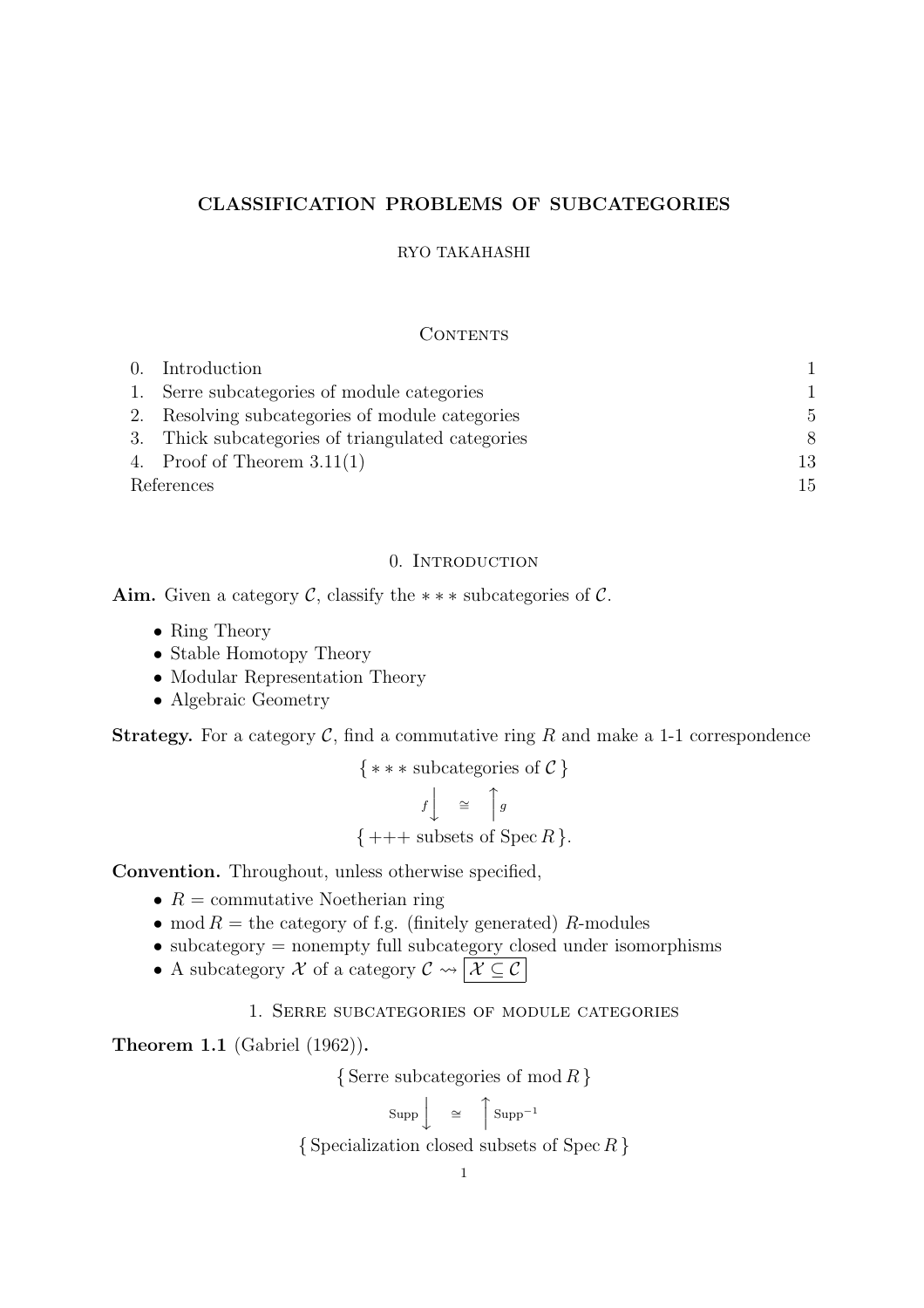**Definition 1.2.**  $\mathcal{X} \subseteq \text{mod } R$  is <u>Serre</u> if for every exact sequence  $0 \to L \to M \to N \to 0$ in mod  $R$ , it holds

$$
M \in \mathcal{X} \iff L, N \in \mathcal{X}.
$$
  
In other words,  $\mathcal{X}$  is closed under  
quotient modules,  
extensions.

**Example 1.3.** The following are Serre.

(1)  ${M \in \text{mod } R \mid M \text{ has finite length }}$ .

(2)  ${M \in \text{mod } R \mid M \text{ is a torsion module}}$ .

(3)  $\{ M \in \text{mod } R \mid I^n M = 0 \text{ for some } n \ge 0 \}$  for a fixed ideal  $I \subseteq R$ .

**Definition 1.4.**  $W \subseteq \text{Spec } R$  is specialization-closed if it satisfies

 $\mathfrak{p} \in W$ ,  $\mathfrak{p} \subseteq \mathfrak{q} \in \text{Spec } R \Rightarrow \mathfrak{q} \in W$ .

**Remark 1.5.** TFAE (The Following Are Equivalent) for  $W \subseteq \text{Spec } R$ .

(1) *W* is specialization-closed.

(2) *W* is a union of closed subsets of Spec *R*.

**Definition 1.6.** Let *M* ∈ mod *R*,  $\mathcal{X} \subseteq \text{mod } R$  and  $W \subseteq \text{Spec } R$ .

- (1) Supp  $M = \{ \mathfrak{p} \in \text{Spec } R \mid M_{\mathfrak{p}} \neq 0 \}.$
- (2) Supp  $\mathcal{X} = \bigcup_{M \in \mathcal{X}} \text{Supp } M$ .

 $(3)$  Supp<sup> $-1$ </sup>  $W = \{ M \in \text{mod } R \mid \text{Supp } M \subseteq W \}.$ 

**Example 1.7.** (1)  $\{M \in \text{mod } R \mid M \text{ has finite length }\} = \text{Supp}^{-1} \text{Max } R.$ 

(2)  ${M \in \text{mod } R \mid M \text{ is a torsion module}} = \text{Supp}^{-1}\{\text{Prime ideals containing nonzerodivisors}}.$  $(3) \{ M \in \text{mod } R \mid I^n M = 0 \text{ for some } n \ge 0 \} = \text{Supp}^{-1} V(I).$ 

*Proof of Theorem 1.1.* Fix  $\begin{cases} \mathcal{X} \subseteq \text{mod } R \\ W \subseteq R \end{cases}$  Serre,  $W \subseteq \operatorname{Spec} R$  specialization-closed.

Want to show:

- (1) Supp  $\mathcal X$  is specialization-closed,
- (2) Supp*−*<sup>1</sup> *W* is Serre,
- $(3)$  Supp Supp<sup>-1</sup>  $W = W$ ,
- (4) Supp*−*<sup>1</sup> Supp *X* = *X* .
	- (1) Supp  $\mathcal{X} = \bigcup_{M \in \mathcal{X}} \text{Supp } M$  and Supp *M* is closed.
	- $(2)$   $0 \rightarrow L \rightarrow M \rightarrow N \rightarrow 0 \Rightarrow$  Supp  $M = \text{Supp } L \cup \text{Supp } N$ .

 $M \in \text{Supp}^{-1} W \Rightarrow \text{Supp} M \subseteq W$ *⇒* Supp *L ⊆ W* and Supp *N ⊆ W ⇒ L, N ∈* Supp*−*<sup>1</sup> *W.*

 $(3)(\subseteq)$   $\mathfrak{p} \in \text{Supp} \operatorname{Supp}^{-1} W \Rightarrow \mathfrak{p} \in \text{Supp} M (\exists M \in \text{Supp}^{-1} W) \Rightarrow \mathfrak{p} \in W.$ 

- $(2)$   $\mathfrak{p} \in W \Rightarrow \mathfrak{p} \in \text{Supp } R/\mathfrak{p} = V(\mathfrak{p}) \subseteq W \Rightarrow \mathfrak{p} \in \text{Supp } \text{Supp}^{-1} W.$
- $(4)(\supseteq)$   $M \in \mathcal{X} \Rightarrow \text{Supp } M \subseteq \text{Supp }\mathcal{X} \Rightarrow M \in \text{Supp}^{-1} \text{Supp }\mathcal{X}.$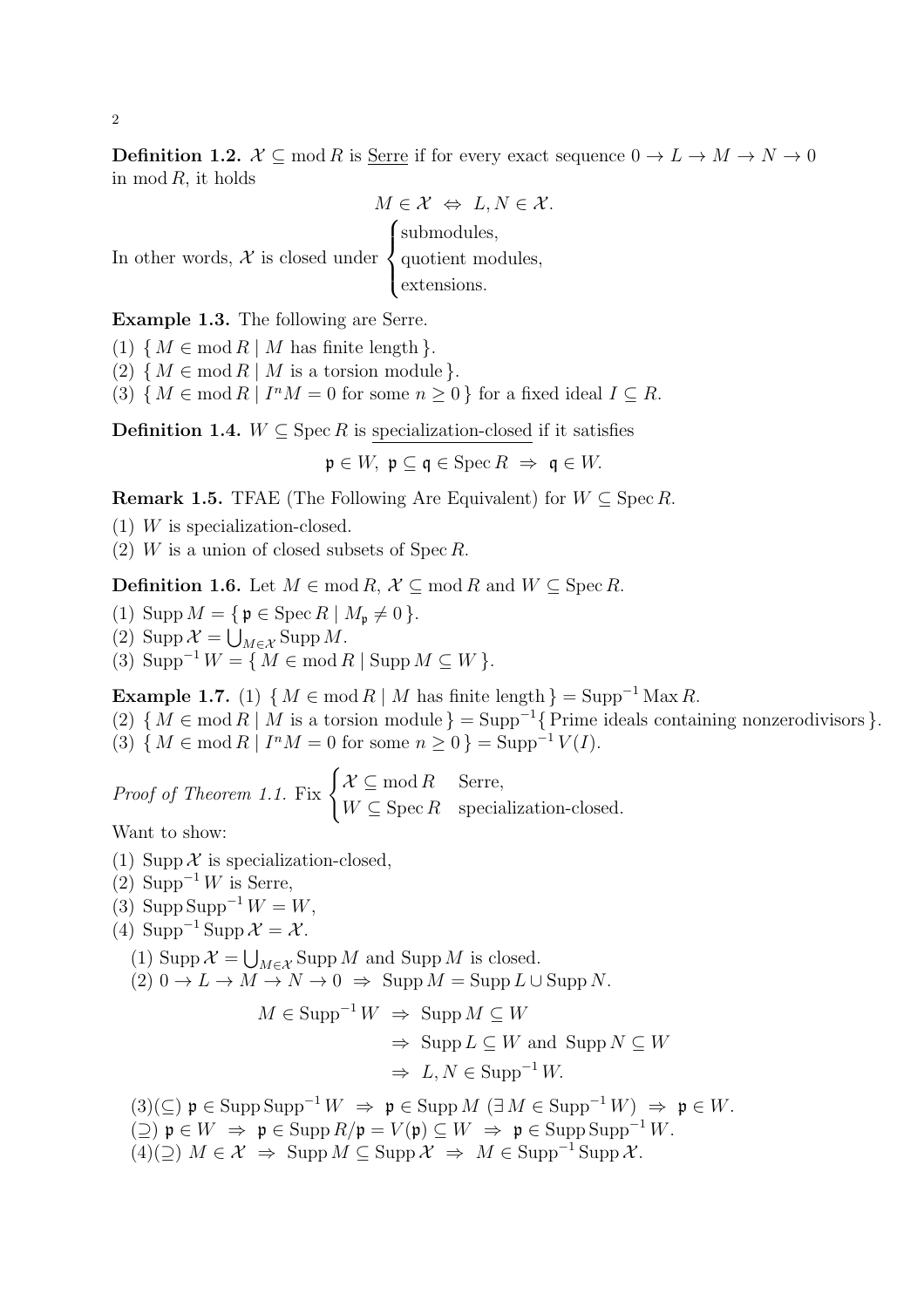(*⊆*)

$$
M \in \text{Supp}^{-1} \text{ Supp } \mathcal{X}
$$
  
\n
$$
\Rightarrow {\mathfrak{p}_1, \dots, \mathfrak{p}_n} = \text{Min } M \subseteq \text{Supp } M \subseteq \text{Supp } \mathcal{X} = \bigcup_{N \in \mathcal{X}} \text{Supp } N
$$
  
\n
$$
\Rightarrow \mathfrak{p}_i \in \text{Supp } N_i \ (\exists N_i \in \mathcal{X}), \ N := N_1 \oplus \dots \oplus N_n
$$
  
\n
$$
\Rightarrow \text{Supp } M = V(\mathfrak{p}_1) \cup \dots \cup V(\mathfrak{p}_n) \subseteq \text{Supp } N
$$
  
\n
$$
\Rightarrow M \in \text{Serre } N \subseteq \mathcal{X} \text{ by Proposition 1.8 below.}
$$

**Proposition 1.8** (Essential part of Theorem 1.1). Let  $M, N \in \text{mod } R$  with Supp  $M \subseteq$ Supp *N*. Then

$$
M \in \text{Serre } N,
$$

where Serre *N* denotes the smallest Serre subcategory containing *N*. In other words, *M* can be built from *N* by taking submodules, quotient modules and extensions finitely many times.

*Proof.* Put  $\mathcal{X} = \text{Serre } N$ .

$$
\mathfrak{p} \in \text{Supp } M \implies \mathfrak{p} \in \text{Supp } N
$$
  
\n
$$
\Rightarrow \exists \mathfrak{q} \in \text{Min } N \subseteq \text{Ass } N \text{ s.t. } \mathfrak{q} \subseteq \mathfrak{p}
$$
  
\n
$$
\Rightarrow 0 \to R/\mathfrak{q} \to N, N \in \mathcal{X}
$$
  
\n
$$
\Rightarrow R/\mathfrak{q} \in \mathcal{X}, R/\mathfrak{q} \to R/\mathfrak{p} \to 0
$$
  
\n
$$
\Rightarrow R/\mathfrak{p} \in \mathcal{X}.
$$

 $\exists 0 = M_0 \subsetneq \cdots \subsetneq M_n = M \text{ s.t. } M_i/M_{i-1} \cong R/\mathfrak{p}_i, \mathfrak{p}_i \in \text{Supp } M.$  $0 \to M_{i-1} \to M_i \to R/\mathfrak{p}_i \to 0, R/\mathfrak{p}_i \in \mathcal{X} \rightsquigarrow M \in \mathcal{X}$ .

**Remark 1.9.** Let R be a commutative ring. Several extensions of Theorem 1.1:

(1) Gabriel (1962)

Localizing subcategories of Mod *R* if *R* is Noetherian

- (2) Hovey (2000) Wide subcategories of mod *R* if *R* is a quotient ring of a coherent regular ring by a f.g. ideal
- (3) Garkusha-Prest (2008) Serre subcategories of mod *R* if *R* is coherent Torsion classes of finite type of Mod *R*
- (4) Krause (2008) Wide subcategories of Mod *R* closed under (arbitrary) direct sums if *R* is Noetherian
- (5) Stanley-Wang (2011) Torsion classes and narrow subcategories of mod *R* if *R* is Noetherian

□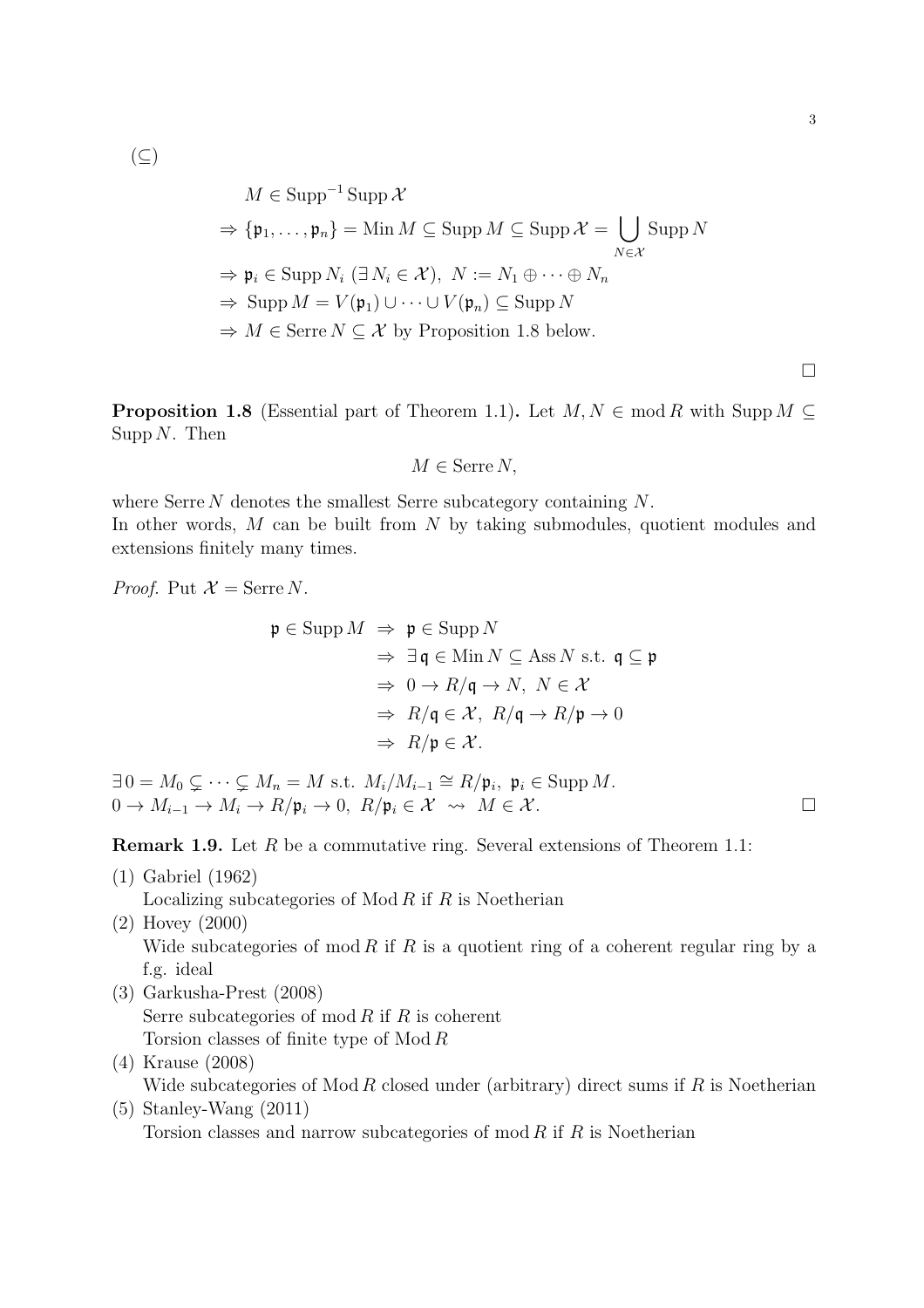**Theorem 1.10** (T (2008))**.** Let *R* be a commutative Noetherian ring.

*{* Subcategories of mod *R* closed under submodules and extensions *}*

$$
\begin{aligned}\n\text{Ass} \downarrow &\cong \left\{\begin{matrix} \text{Ass}^{-1} \\ \text{Subsets of } \text{Spec } R \end{matrix}\right\}.\n\end{aligned}
$$

Moreover, restricting this to Serre subcategories, one can recover Theorem 1.1.

**Definition 1.11.** Let *M* ∈ mod *R*,  $\mathcal{X} \subseteq \text{mod } R$  and  $W \subseteq \text{Spec } R$ .

 $(1)$  Ass  $M = \{ \mathfrak{p} \in \operatorname{Spec} R \mid \exists R/\mathfrak{p} \hookrightarrow M \}.$ 

- $(2)$  Ass  $\mathcal{X} = \bigcup_{M \in \mathcal{X}}$  Ass *M*.
- $(3)$  Ass<sup> $-1$ </sup>  $W = \{ M \in \text{mod } R \mid \text{Ass } M \subseteq W \}.$

**Proposition 1.12** (Essential part of Theorem 1.10). Let  $M, N \in \text{mod } R$  with Ass  $M \subseteq$ Ass *N*. Then

$$
M \in \text{subset } N,
$$

where subext N denotes the smallest subcategory containing N and closed under submodules and extensions.

*Proof.* Set  $\mathcal{X} := \text{subext } N$  and  $\text{Ass } M =: \{ \mathfrak{p}_1, \ldots, \mathfrak{p}_n \}.$ 

$$
\begin{cases}\n0 = M_1 \cap \cdots \cap M_n \ (\exists M_i \subseteq M \ \mathfrak{p}_i\text{-primary}), \\
M = M/M_1 \cap \cdots \cap M_n \hookrightarrow M/M_1 \oplus \cdots \oplus M/M_n, \\
\text{Ass } M/M_i = \{\mathfrak{p}_i\} \subseteq \text{Ass } M \subseteq \text{Ass } N\n\end{cases}
$$

 $\rightsquigarrow$  May assume Ass  $M = {\mathfrak{p}}$ . Suppose  $M \notin \mathcal{X}$ . Write  $\text{Hom}_R(M, R/\mathfrak{p}) = \langle f_1, \ldots, f_m \rangle$ .

$$
\exists 0 \to M' \to M \xrightarrow{\begin{pmatrix} f_1 \\ \vdots \\ f_m \end{pmatrix}} (R/\mathfrak{p})^{\oplus m}.
$$

 $(R/\mathfrak{p})^{\oplus m} \in \mathcal{X}, M \notin \mathcal{X} \Rightarrow M' \notin \mathcal{X}, \text{Ass } M' = {\mathfrak{p}}.$ Write  $\text{Hom}_R(M', R/\mathfrak{p}) = \langle f'_1, \ldots, f'_{m'} \rangle.$ 

$$
\exists 0 \to M'' \to M' \xrightarrow{\begin{pmatrix} f'_1 \\ \vdots \\ f'_{m'} \end{pmatrix}} (R/\mathfrak{p})^{\oplus m'}.
$$

$$
(R/\mathfrak{p})^{\oplus m'} \in \mathcal{X}, M' \notin \mathcal{X} \Rightarrow M'' \notin \mathcal{X}, \text{ Ass } M'' = {\mathfrak{p}}.
$$
  
\n
$$
0 \neq \text{Hom}_{R_{\mathfrak{p}}}(M_{\mathfrak{p}}, \kappa(\mathfrak{p})) = \langle (f_1)_{\mathfrak{p}}, \dots, (f_m)_{\mathfrak{p}} \rangle \Rightarrow M_{\mathfrak{p}} \supsetneq M'_{\mathfrak{p}}
$$
  
\n
$$
\Rightarrow M_{\mathfrak{p}} \supsetneq M'_{\mathfrak{p}} \supsetneq M''_{\mathfrak{p}} \supseteq \cdots R_{\mathfrak{p}}\text{-modules of finite length } \leadsto \text{ contradiction.}
$$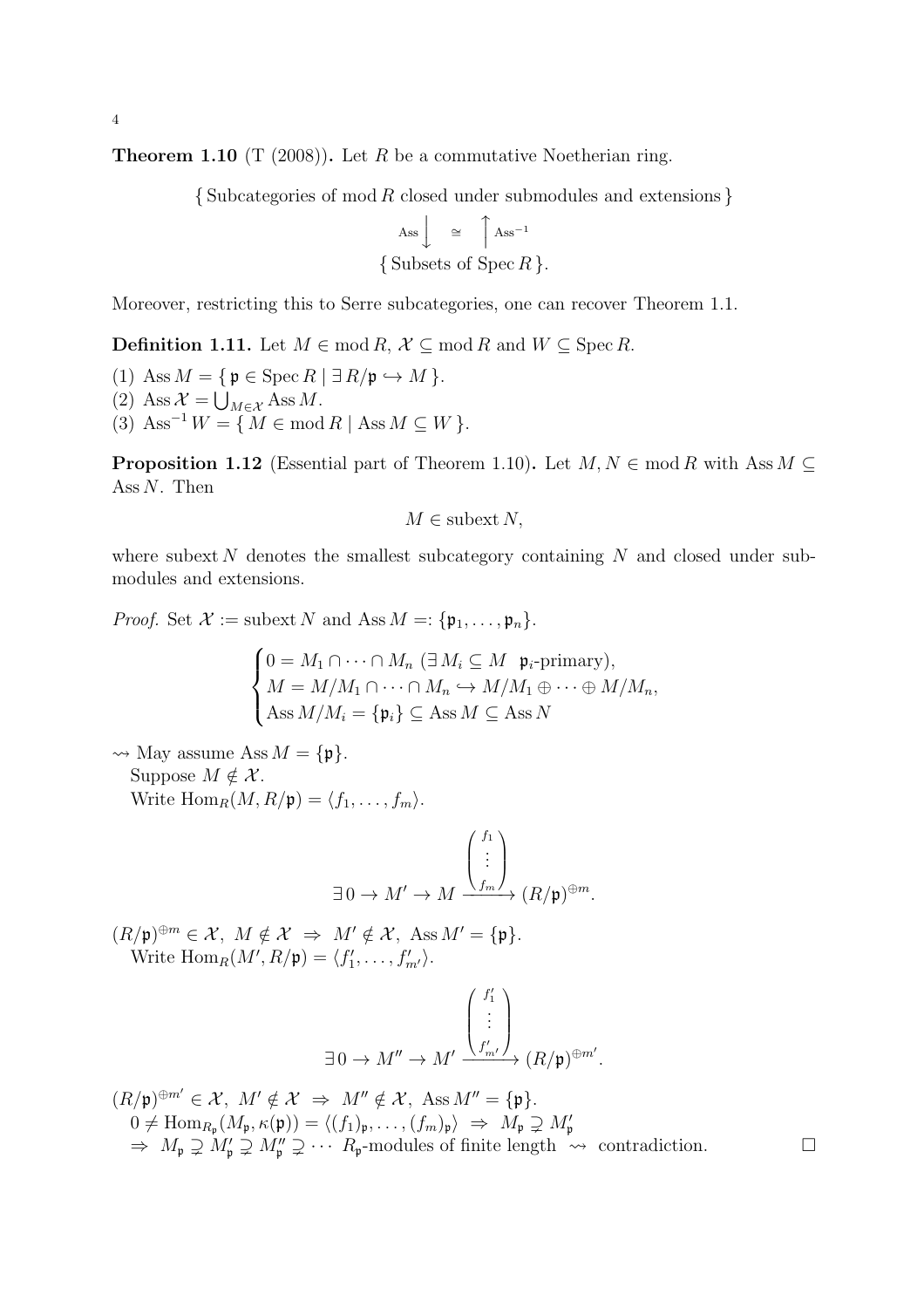### **Definition 2.1** (Auslander-Bridger (1969)).  $\mathcal{X} \subseteq \text{mod } R$  is resolving if it satisfies

- (R1) *X* contains proj  $R := \{ \text{ f.g. projective } R \text{-modules} \}.$
- $(R2)$   $\mathcal X$  is closed under direct summands:
- $M \in \mathcal{X}, N \leq M \Rightarrow N \in \mathcal{X}.$
- $(R3)$   $\mathcal X$  is closed under extensions:  $0 \to L \to M \to N \to 0$ ,  $L, N \in \mathcal{X} \Rightarrow M \in \mathcal{X}$ .
- $(R4)$  *X* is closed under kernels of epimorphisms:  $0 \to L \to M \to N \to 0$ ,  $M, N \in \mathcal{X} \Rightarrow L \in \mathcal{X}$ .
- **Remark 2.2.** (1) (R3) implies  $X$  is closed under (finite) direct sums:  $M, N \in \mathcal{X} \Rightarrow M \oplus N \in \mathcal{X}$ .
- (2) (R1) can be replaced with  $(R1')$   $R \in \mathcal{X}$ .
- (3) (R4) can be replaced with  $(R4')$  *X* is closed under syzygies:  $M \in \mathcal{X} \Rightarrow \Omega M \in \mathcal{X}$ .

**Example 2.3.** The following are resolving.

- (1) mod *R*
- (2) proj *R*
- (3)  $CM(R) := \{ MCM R\text{-modules } \}$  if R is a CM local ring
- (4) (Auslander-Bridger (1969))  $G(R) := \{ \text{Totally reflexive } R \text{-modules} \}$
- (5) For a fixed module  $E \in \text{mod } R$ :  ${M \in \text{mod } R \mid \text{Tor}_{>0}^R(M, E) = 0}$  ${M \in \text{mod } R \mid \text{Ext}_R^{>0}(M, E) = 0}$
- (6) For a fixed ideal  $I \subseteq R$ :  ${M \in \text{mod } R \mid \text{grade}(I, M) \geq \text{grade}(I, R)}$ (7) If *R* is local:  ${M \in \text{mod } R \mid \text{sup}_{i \geq 0} {\beta_i^R(M)} < \infty }$ *{ M ∈* mod *R |* cx*<sup>R</sup> M < ∞ } { M ∈* mod *R |* CI*∗*dim*<sup>R</sup> M ≤* 0 *}*

**Remark 2.4** (Auslander-Bridger (1969)). Let  $\mathcal{X} \subseteq \text{mod } R$  be resolving. If

$$
0 \to N \to X_{n-1} \to \cdots \to X_0 \to M \to 0,
$$
  

$$
0 \to N' \to X'_{n-1} \to \cdots \to X'_0 \to M \to 0
$$

are exact sequences in mod *R* with  $X_i, X'_i \in \mathcal{X}$   $\forall i$ , then

$$
N \in \mathcal{X} \Leftrightarrow N' \in \mathcal{X}.
$$

**Definition 2.5.** Let  $\mathcal{X} \subseteq \text{mod } R$ .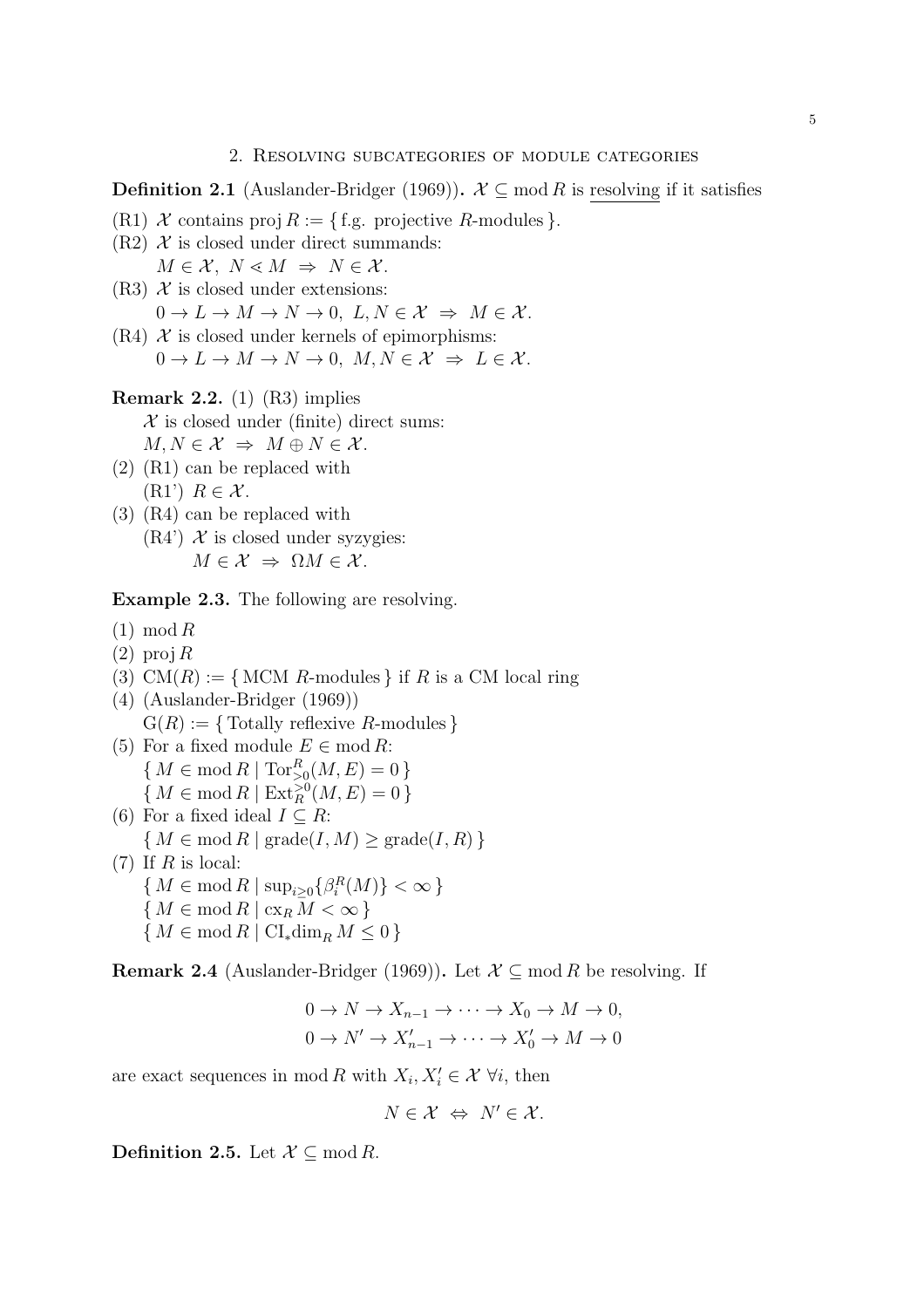(1) A homomorphism  $\phi: X \to M$  in mod R with  $X \in \mathcal{X}$  is a right  $\mathcal{X}$ -approximation (or an  $X$ -precover) of  $M$  if

$$
Hom_R(X', \phi) : Hom_R(X', X) \to Hom_R(X', M)
$$

is surjective.

$$
X \xrightarrow{\phi} M
$$

$$
\uparrow^{\forall \phi'}
$$

$$
X'
$$

(2)  $\mathcal{X}$  is contravariantly finite (or precovering) if every  $M \in \text{mod } R$  has a right  $\mathcal{X}$ approximation.

**Example 2.6.** The following are contravariantly finite.

- (1) proj *R*
- (2) mod *R*
- (3) (Auslander-Bridger (1969))  ${M \in \text{mod } R \mid \text{Ext}_{R}^{1}(M, R) = 0}$
- (4) (Auslander-Reiten (1992, 1994)) When *R* is Artinian and  $n \geq 0$ :  ${M \in \text{mod } R \mid \exists 0 \to M \to P^0 \to \cdots \to P^{n-1}, P^i \in \text{proj } R \; \forall i}$  ${M \in \text{mod } R \mid \exists I_{n-1} \to \cdots \to I_0 \to M \to 0, I_i \in \text{inj } R \,\forall i}$
- (5) (Iyama (2003)) When  $R \to S$  module-finite: *{ M ∈* mod *R | M* is a f.g. *S*-module *}*

(6) (Auslander-Smalø (1980)) A subcategory closed under direct sums and having only finite many indecomposable modules

*Proof.* Let  $X$  be such a subcategory. Set

{indecomposable modules in  $\mathcal{X}$  } =:  $\{X_1, \ldots, X_n\}$ *.* 

Then  $X := X_1 \oplus \cdots \oplus X_n \in \mathcal{X}$ . Write  $\text{Hom}_R(X, M) = \langle f_1, \ldots, f_m \rangle$ . Then

$$
\phi: X^{\oplus m} \to M, \phi\begin{pmatrix}x_1\\ \vdots\\ x_m\end{pmatrix} = \sum_{i=1}^m f_i(x_i)
$$

is a right  $\mathcal{X}$ -approximation of  $M$ .

(7) (Auslander-Buchweitz (1989))

CM(*R*) if *R* is CM local with canonical module

*Proof.* Every  $M \in \text{mod } R$  has a CM approximation:

$$
0 \to Y \to X \xrightarrow{\phi} M \to 0
$$

s.t.  $X \in CM(R)$ ,  $id_R Y < \infty \leadsto \phi$  is a right CM(*R*)-approximation.

**Remark 2.7.** TFAE for  $\mathcal{X} \subseteq \text{mod } R$ .

(1)  $X$  is contravariantly finite.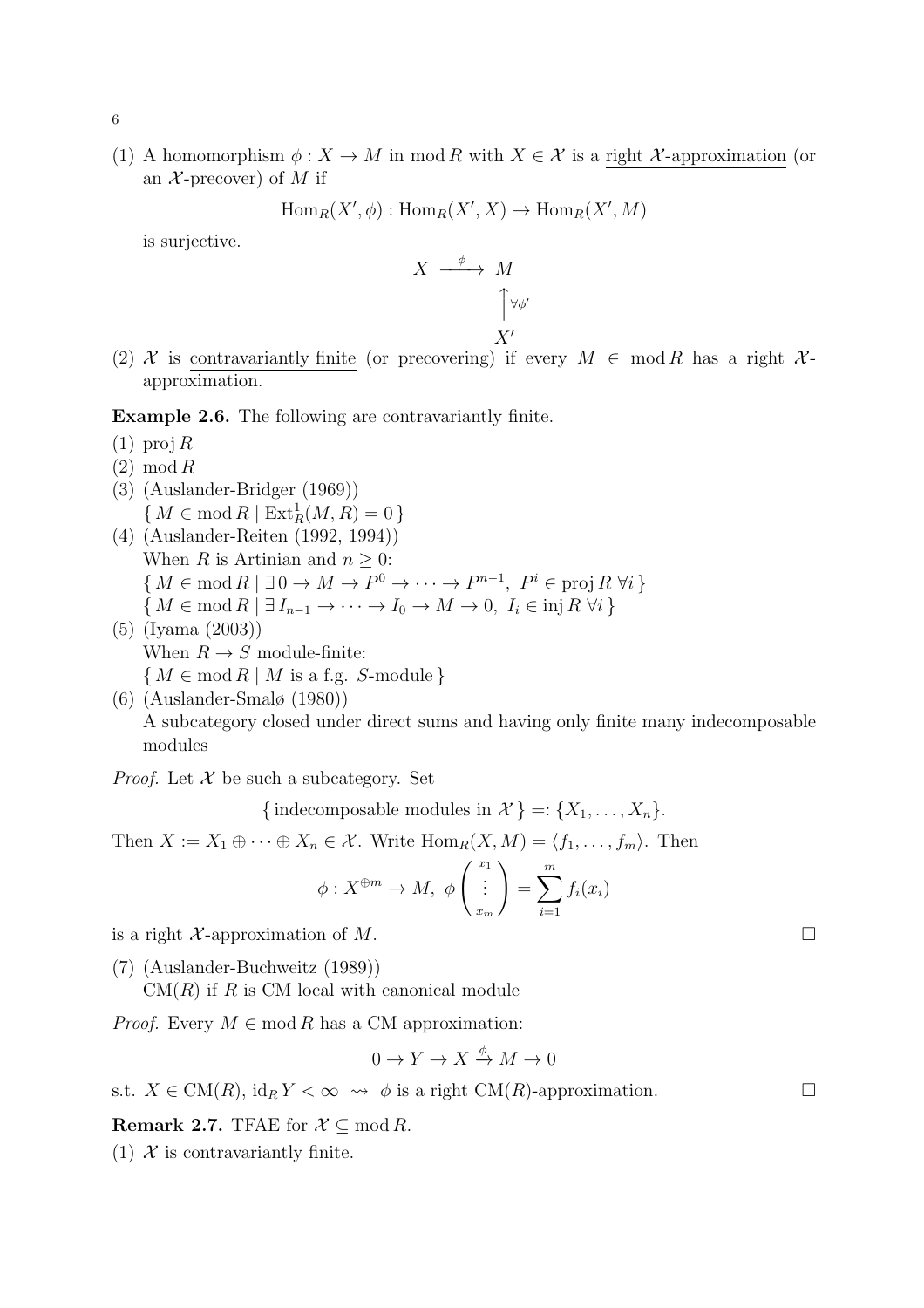(2) Hom<sub>*R*</sub>(−*, M*)  $\in$  Mod *X* is f.g. for all *M*  $\in$  mod *R*.

Here, Mod  $\mathcal X$  denotes the functor category of  $\mathcal X$ .

**Theorem 2.8** (Auslander-Reiten (1991)). Let *R* be an Artin algebra with gldim  $R < \infty$ . Then

*{* Contravariantly finite resolving subcategories of mod *R }*

$$
\begin{pmatrix} 0 & \Delta & 0 \\ 0 & \Delta & 0 \\ 0 & 0 & \Delta & 0 \end{pmatrix} (1 - \Delta)^{\Delta}
$$

{Basic cotilting *R*-modules}/ 
$$
\cong
$$
.

**Theorem 2.9** (T (2011))**.** Let *R* be a Gorenstein complete local ring. Then

*{* Contravariantly finite resolving subcategories of mod *R }*

## *∥*

*{* proj *R,* CM(*R*)*,* mod *R }.*

In particular, all resolving subcategories other than these three contain infinitely many indecomposable modules.

More generally:

**Theorem 2.10** (T (2011)). Let *R* be complete local. Let  $\mathcal{X} \subsetneq \text{mod } R$  be contravariantly finite resolving. Assume  $\exists G \in \mathcal{X}$  s.t.  $\text{Ext}_{R}^{\gg 0}(G, R) = 0$  and  $\text{pd}_{R} G = \infty$ . Then R is CM, and  $\mathcal{X} = \text{CM}(R)$ .

*Proof of Theorem 2.9.* Let  $\mathcal{X} \subseteq \text{mod } R$  be contravariantly finite resolving. (1) When  $\text{pd } G = \infty$  for some  $G \in \mathcal{X}$ :

$$
R \text{ is Gorenstein} \Rightarrow \text{Ext}^{>dim R}(G, R) = 0
$$

$$
\Rightarrow \begin{cases} \mathcal{X} = \text{mod } R, \\ \mathcal{X} = \text{CM}(R) \end{cases} \text{ by Theorem 2.10.}
$$

(2) When  $\text{pd } X < \infty$  for all  $X \in \mathcal{X}$ :

May assume  $\mathcal{X} \neq \text{mod } R \Rightarrow \exists M \in \text{mod } R \text{ s.t. } M \notin \mathcal{X}$ .

*X* is contravariantly finite  $\Rightarrow$  *M* has a right *X*-approximation  $\phi : X \to M$ .

$$
X \xrightarrow{\phi} M
$$

$$
\uparrow \exists \text{surj}
$$

$$
R^{\oplus}
$$

 $\rightarrow \phi$  is surjective.

$$
\exists 0 \to Y \to X \xrightarrow{\phi} M \to 0.
$$

By Wakamatsu's lemma:  $\text{Ext}^1(N, Y) = 0$  for all  $N \in \mathcal{X} \rightsquigarrow \text{Ext}^{>0}(N, Y) = 0$ .

$$
N \in \mathcal{X} \implies \text{pd } N < \infty
$$
\n
$$
\implies 0 = \sup\{i \mid \text{Ext}^i(N, Y) \neq 0\} = \text{depth } R - \text{depth } N = \text{pd } N
$$
\n
$$
\implies N \in \text{proj } R.
$$

Thus  $\mathcal{X} = \text{proj } R$ .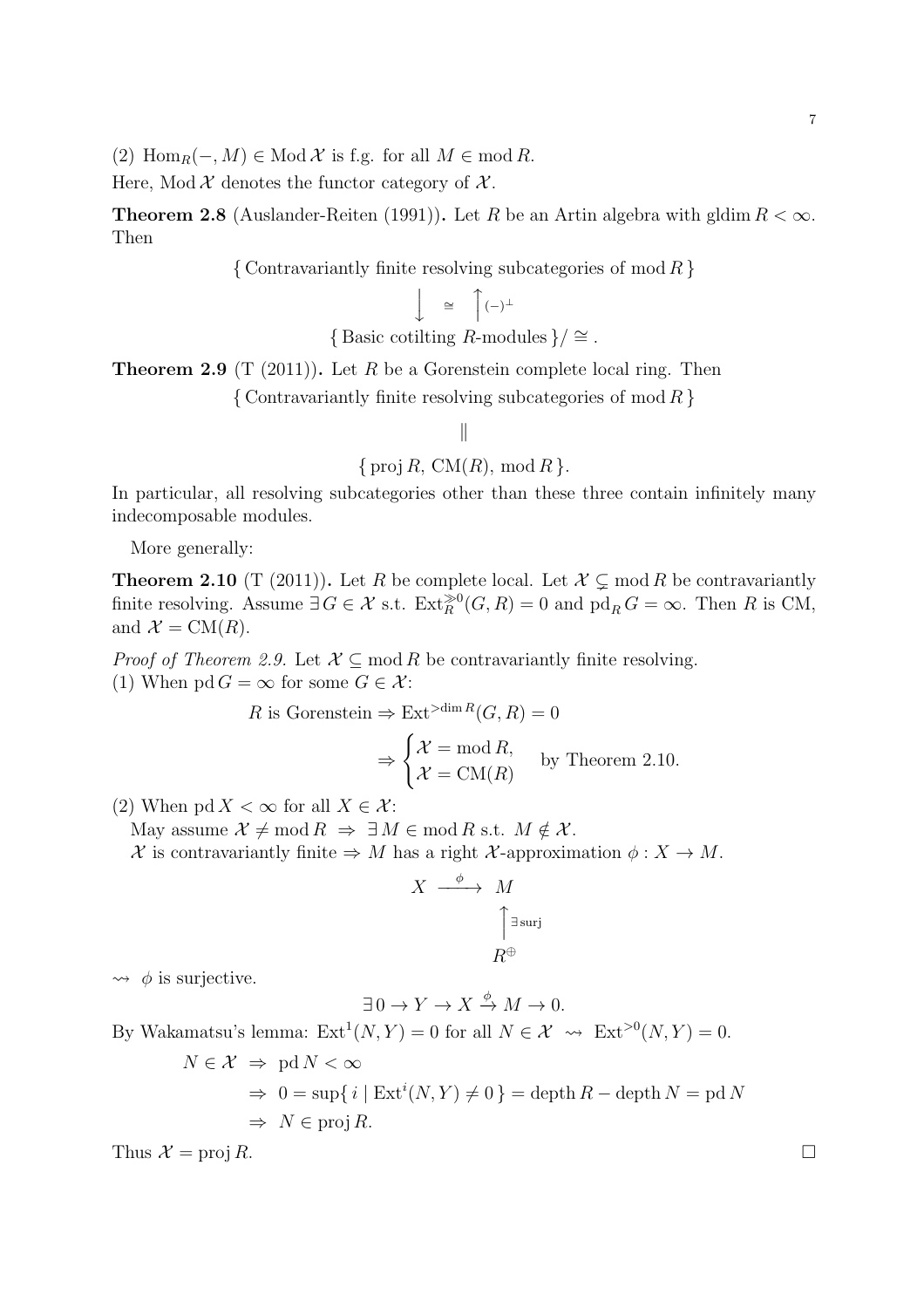**Corollary 2.11** (Christensen-Piepmeyer-Striuli-T (2008))**.** Let *R* be a complete local ring with an algebraically closed coefficient field of characteristic 0 and with a nonfree totally reflexive module. TFAE:

(1) *R* is a simple singularity.

(2) There are only finitely many indecomposable totally reflexive *R*-modules.

*Proof.*  $(2) \Rightarrow (1)$ By Example 2.3(4) and Example 2.6(6), G(*R*) is contravariantly finite resolving.

 $\exists G \in \mathcal{G}(R)$  nonfree  $\Rightarrow$  pd  $G = \infty$ ,  $\text{Ext}^{>0}(G, R) = 0$ *⇒* By Theorem 2.10, either holds:

(a)  $G(R) = \text{mod } R$ ,

(b) *R* is CM and  $G(R) = CM(R)$ .

In either case, *R* is Gorenstein.

By Buchweitz-Greuel-Herzog-Knörrer-Schreyer,  $R$  is a simple singularity.  $\Box$ 

### 3. Thick subcategories of triangulated categories

**Definition 3.1.** Let  $\mathcal{T}$  be a triangulated category.  $\mathcal{X} \subseteq \mathcal{T}$  is thick if

 $(T1)$   $X$  is closed under direct summands:  $M \in \mathcal{X}, N \leq M$  in  $\mathcal{T} \Rightarrow N \in \mathcal{X}$ .

 $(T2)$   $\mathcal X$  is closed under exact triangles:  $L \rightarrow M \rightarrow N \rightarrow \Sigma L$  an exact triangle,  $(2 \text{ of } L, M, N) \in \mathcal{X} \Rightarrow (3 \text{rd}) \in \mathcal{X}$ .

**Remark 3.2.** (1) (T2) means:  $\mathcal{X}$  is a triangulated subcategory of  $\mathcal{T}$ .

 $(2)$  Verdier  $(1977)$ : "épaisse subcategory" Localization of triangulated categories (Verdier quotient)

Classification of thick subcategories

Stable homotopy theory

- *•* Ravenel (1984)
- *•* Devinatz-Hopkins-Smith (1988)
- Hopkins-Smith (1998) (Telescope Conjecture)

Thick subcategories of the category of compact objects in the *p*-local stable homotopy category

Ring theory

- *•* Hopkins (1987)
- *•* Neeman (1992)

## **Notation 3.3.** Denote:

 $D^{b}(R)$  = the bounded derived category of mod *R*,

 $D_{\text{perf}}(R) = \{ \text{Perfect complexes} \} \subseteq D^b(R),$ 

perfect complex = bounded complex of f.g. projective *R*-modules.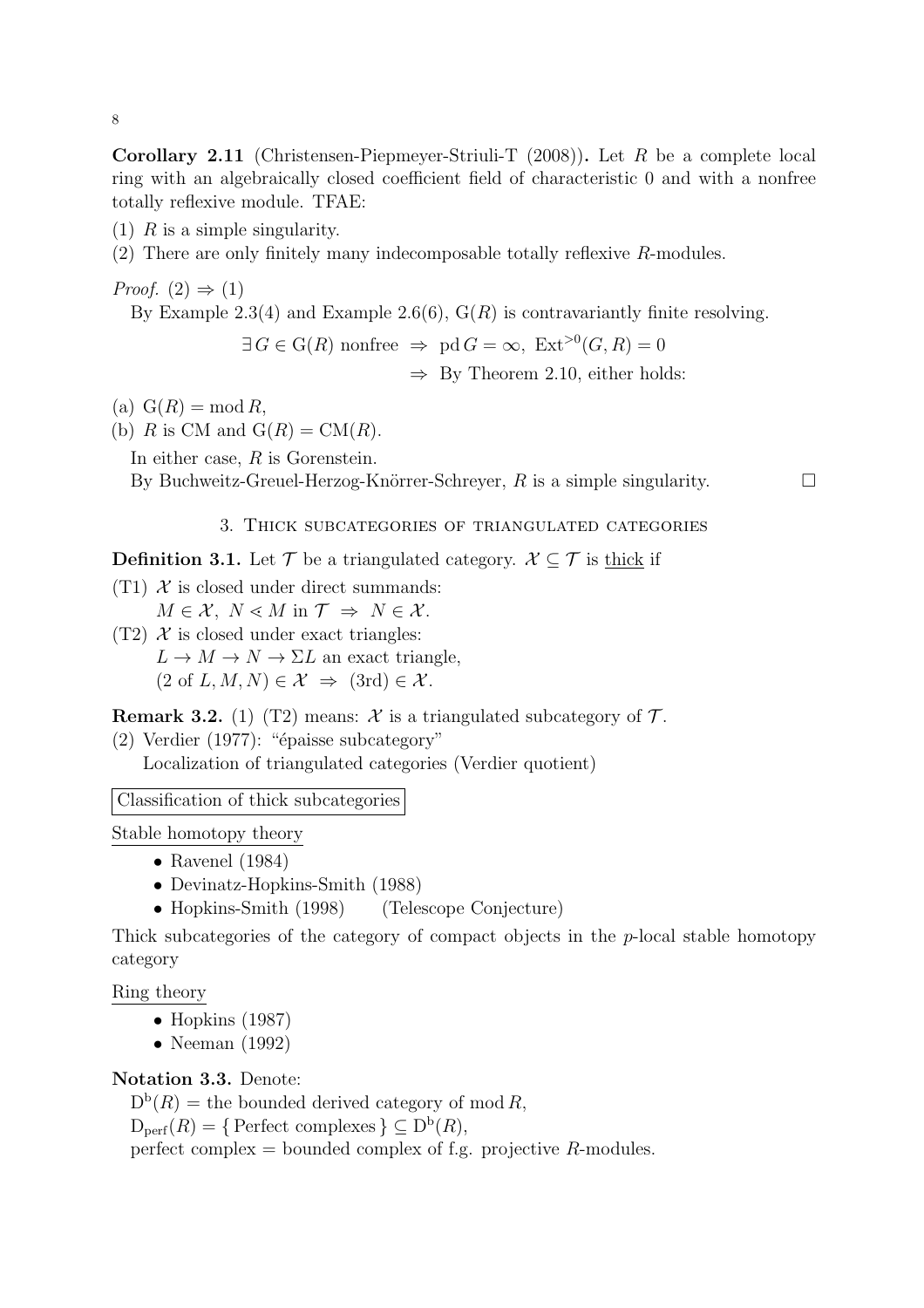**Theorem 3.4** (Hopkins-Neeman)**.**

 $\{$  Thick subcategories of  $D_{\text{perf}}(R)$   $\}$ 

$$
Supp \left\downarrow \quad \cong \quad \left\uparrow \text{Supp}^{-1} \right\downarrow
$$

*{* Specialization closed subsets of Spec *R }.*

For  $\mathcal{X} \subseteq D_{\text{perf}}(R)$  and  $W \subseteq \text{Spec } R$ :

- (1) Supp  $\mathcal{X} = \bigcup_{M \in \mathcal{X}} \text{Supp } M = \{ \mathfrak{p} \in \text{Spec } R \mid \kappa(\mathfrak{p}) \otimes_M^{\mathbf{L}} M \not\cong 0 \},$ where  $\text{Supp } M = \text{Supp } H(M)$ ,  $H(M) = \bigoplus_{i \in \mathbb{Z}} H^i(M) \in \text{mod } R$ ,
- (2)  $\text{Supp}^{-1} W = \{ M \in D_{\text{perf}}(R) | \text{Supp } M \subseteq W \}.$ 
	- *•* Thomason (1997) Extension to quasi-compact quasi-separated schemes
	- *•* Avramov-Buchweitz-Christensen-Iyengar-Piepmeyer (2010) Thick subcategories of the derived category of perfect differential modules

Modular representation theory

- *•* Benson-Carlson-Rickard (1997) Thick subcategories of the stable category of finite dimensional representations of a finite *p*-group
- *•* Friedlander-Pevtsova (2007) Extension to finite group schemes
- *•* Benson-Iyengar-Krause (2012) Extension to thick subcategories of  $D^b(k)$

**Definition 3.5.** Let *R* be CM.

$$
\underline{\text{CM}}(R) = \frac{\text{CM}(R)}{\text{proj }R} \quad \underline{\text{CM stable category of } R}
$$

 $\sqrt{ }$  $\frac{1}{2}$  $\mathbf{I}$  $Ob(\underline{CM}(R)) = Ob(\underline{CM}(R)) = \{ MCM R$ -modules  $\},\$  $\text{Hom}_{\text{CM}(R)}(M, N) = \text{Hom}_{R}(M, N) = \frac{\text{Hom}_{R}(M, N)}{\{f \mid f \text{ factors through a projective module }\}}$ *.*

**Fact 3.6** (Buchweitz (1987), Happel (1988)).  $\underline{CM}(R)$  is triangulated if R is Gorenstein.

$$
\forall M \in \underline{\text{CM}}(R), \exists 0 \to M \to R^{\oplus} \to N \to 0.
$$
  
\n
$$
\Sigma M := N \rightsquigarrow \Sigma : \underline{\text{CM}}(R) \to \underline{\text{CM}}(R) \text{ an automorphism with a quasi-inverse } \Omega.
$$
  
\n
$$
0 \longrightarrow M \longrightarrow R^{\oplus} \longrightarrow \Sigma M \longrightarrow 0
$$
  
\n
$$
f \downarrow \qquad \qquad \parallel
$$
  
\n
$$
0 \longrightarrow N \longrightarrow C \longrightarrow \Sigma M \longrightarrow 0
$$
  
\n
$$
\rightsquigarrow M \xrightarrow{f} N \to C \to \Sigma M \text{ an exact triangle in } \underline{\text{CM}}(R), \text{ cone}(f) := C.
$$

**Remark 3.7.** Let *R* be a *d*-dimensional CM local ring with canonical module  $\omega$  and having an isolated singularity.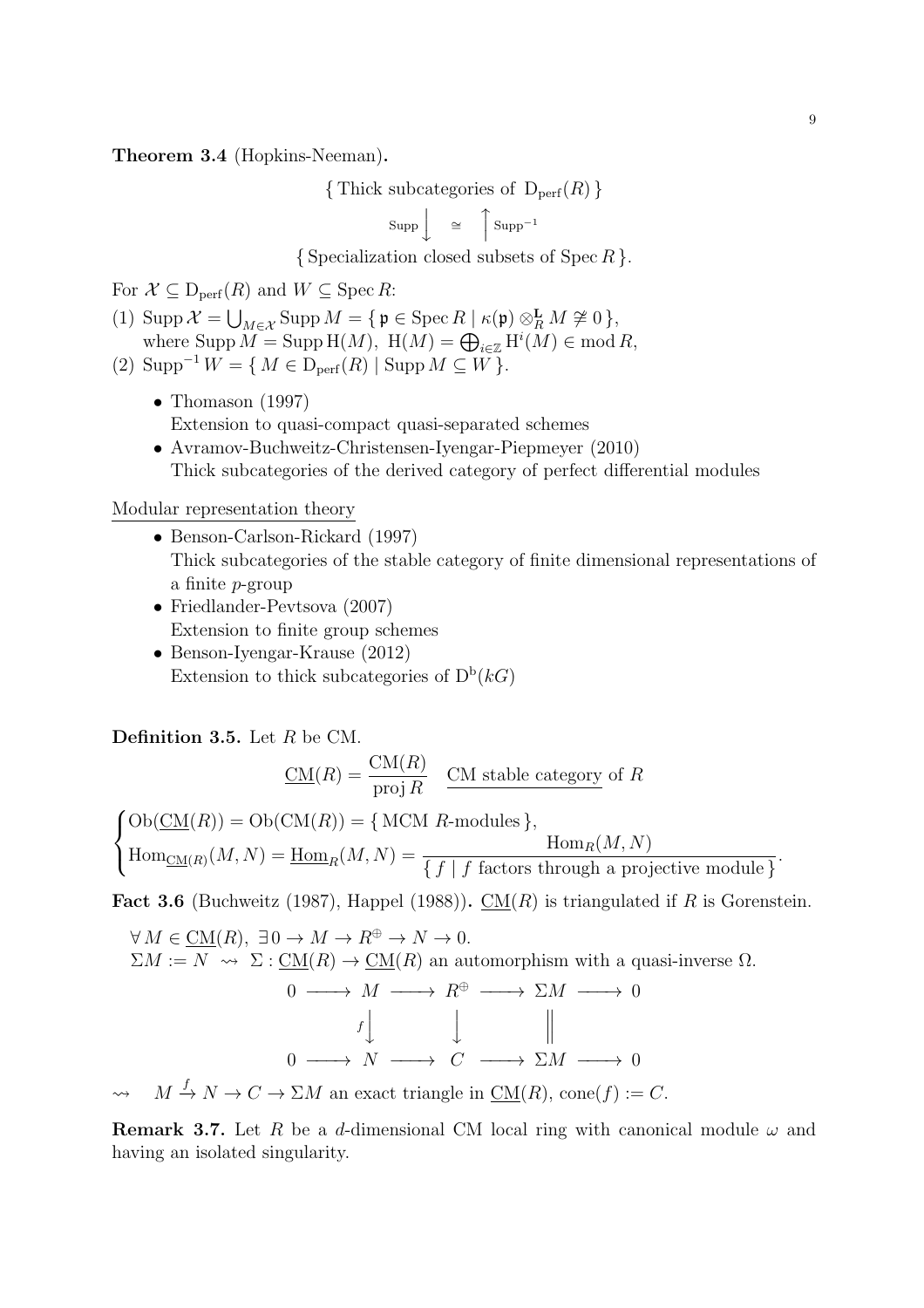(1) Auslander-Reiten duality:

$$
\underline{\operatorname{Hom}}_R(M,N)\cong\operatorname{Ext}^1_R(N,\tau M)^\vee
$$

for  $M, N \in CM(R)$ , where  $\tau M = \text{Hom}_R(\Omega^d \text{Tr} M, \omega)$  is the Auslander-Reiten translation.

(2) Calabi-Yau property ( $\rightsquigarrow$  Cluster theory): If *R* is Gorenstein, then

$$
\underline{\operatorname{Hom}}_R(M, N) \cong \underline{\operatorname{Hom}}_R(N, \Sigma^{d-1} M)^\vee,
$$

i.e.,  $CM(R)$  is  $(d-1)$ -Calabi-Yau.

**Definition 3.8.** Let *R* be a (commutative) Noetherian ring.

$$
D_{sg}(R) = \frac{D^{b}(R)}{D_{\text{perf}}(R)}
$$
 the singularity category of R

 ${\rm Ob}(\mathcal{D}_{\text{sg}}(R)) = {\rm Ob}(\mathcal{D}^{\text{b}}(R)) = {\rm Bounded~complexes~of~f.g.~R{\rm -modules}}$  $\text{Hom}_{\text{D}_{\text{sg}}(R)}(M, N) = \{ (M \stackrel{s}{\leftarrow} X \stackrel{f}{\rightarrow} N) \mid s, f \in \text{Mor } \text{D}^{\text{b}}(R), \text{ cone}(s) \in \text{D}_{\text{perf}}(R) \}.$ 

**Remark 3.9.** Orlov: Mirror symmetry

**Fact 3.10** (Buchweitz (1987)). D<sub>sg</sub> $(R) \cong \underline{CM}(R)$  if *R* is Gorenstein.

**Problem.** Classify the thick subcategories of CM(*R*) when *R* is Gorenstein!

**Theorem 3.11** (T (2010, 2011)). (1) Let  $R$  be a local hypersurface. Set

- $A = \{$  Specialization-closed subsets of Sing  $R \}$ ,
- $B = \{$  Thick subcategories of  $CM(R)$ }
- $C = \{$  Thick subcategories of  $CM(R)$  containing  $R$ ,
- $D = \{$  Thick subcategories of mod *R* containing *R* $}$ ,
- $E = \{$  Thick subcategories of  $D^b(R)$  containing  $R$  }
- $F = \{$  Resolving subcategories of mod *R* contained in CM(*R*)  $\}$ *.*
- (2) Let  $(R, \mathfrak{m}, k)$  be *d*-dimensional Gorenstein singular (= nonregular) local ring, locally a hypersurface on the punctured spectrum. Set
	- $A = \{$  Nonempty specialization-closed subsets of Sing  $R$ ,
	- $B = \{$  Thick subcategories of  $\underline{CM}(R)$  containing  $\Omega^d k$  }
	- $C = \{$  Thick subcategories of  $CM(R)$  containing  $R, \Omega^d k$ ,
	- $D = \{$  Thick subcategories of mod *R* containing  $R, \Omega^d k$  }
	- $E = \{$  Thick subcategories of  $D^b(R)$  containing  $R, k$  }
	- $F = \{$  Resolving subcategories of mod *R* contained in CM(*R*) containing  $\Omega^d k$ .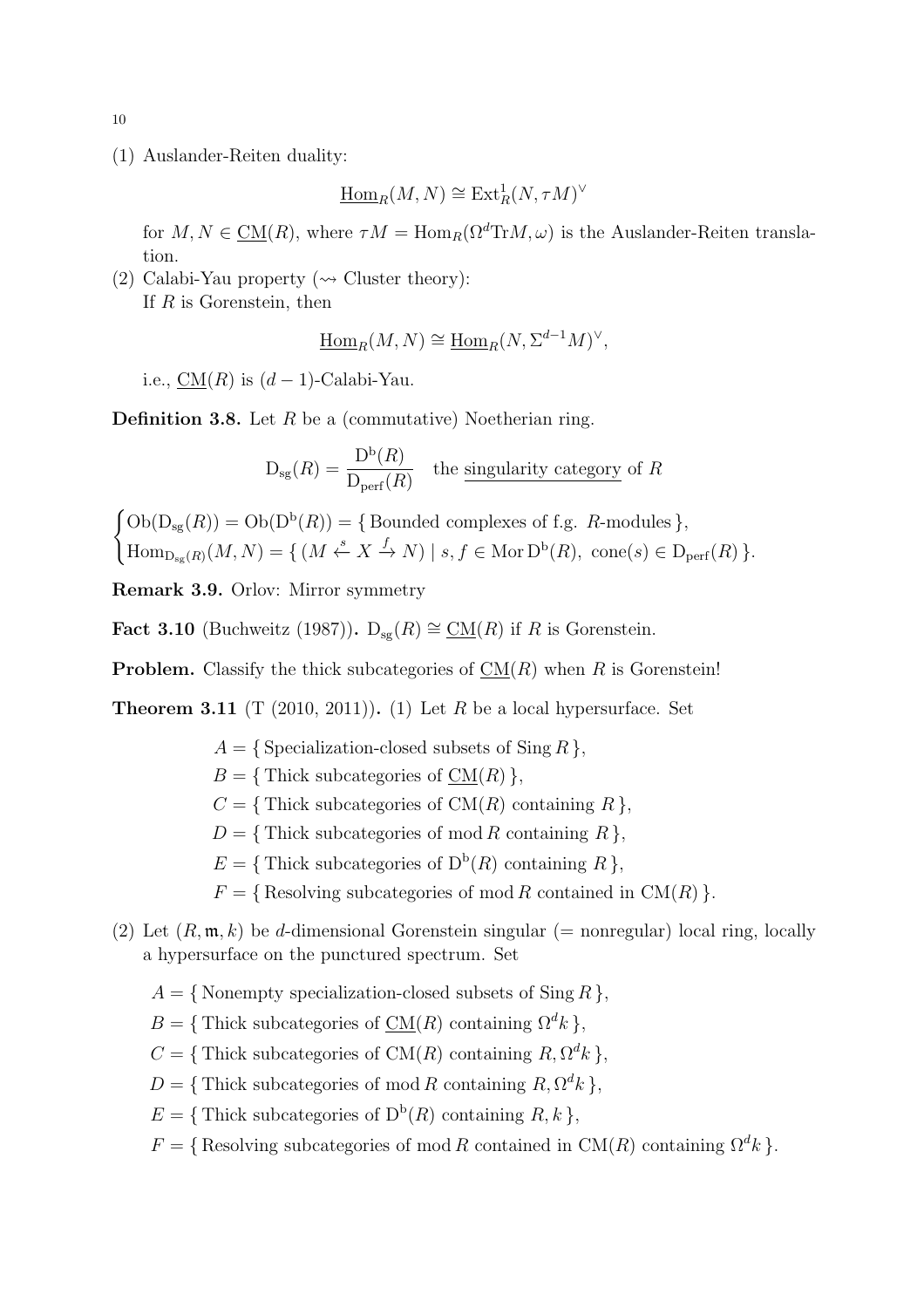In each case,  $A \cong B \cong C \cong D \cong E \cong F$  holds. More precisely:

$$
A \leftarrow^{NF} C \longrightarrow F
$$
\n
$$
\uparrow^{\text{thick}}
$$
\n
$$
A \leftarrow^{NF} C \longrightarrow F
$$
\n
$$
\uparrow^{\text{can}} C
$$
\n
$$
B
$$

*E*

**Remark 3.12.** Recently, Stevenson extended  $A \cong B$  in (1) to a Noetherian ring which is locally a hypersurface. More recently, he and Krause extended  $C \cong D \cong E$  in (1) to an exact category with enough projective objects.

**Definition 3.13.** (1) Sing  $R = \{ \mathfrak{p} \in \text{Spec } R \mid R_{\mathfrak{p}} \text{ is singular} \}.$ 

- (2) A local ring *R* is a hypersurface if  $\widehat{R} \cong S/(f)$  for some complete RLR *S* and  $f \in S$ .
- (3) For  $\mathcal{X} \subseteq \text{mod } R$ ,  $N\overline{F}(\mathcal{X}) = \bigcup_{M \in \mathcal{X}} N\overline{F}(M)$ , where

 $NF(M) = \{ \mathfrak{p} \in \operatorname{Spec} R \mid M_{\mathfrak{p}} \text{ is nonfree over } R_{\mathfrak{p}} \}.$ 

- (4) For  $\mathcal{X} \subseteq D^b(R)$ , IPD $(\mathcal{X}) = \bigcup_{M \in \mathcal{X}} IPD(M)$ , where  $IPD(M) = \{ \mathfrak{p} \in \operatorname{Spec} R \mid \operatorname{pd}_{R_{\mathfrak{p}}} M_{\mathfrak{p}} = \infty \}.$
- (5) For  $\mathcal{X} \subseteq \underline{\text{CM}}(R)$ ,  $\underline{\text{Supp}} \mathcal{X} = \bigcup_{M \in \mathcal{X}} \underline{\text{Supp}} M$ , where  $\text{Supp } M = \{ \mathfrak{p} \in \text{Spec } R \mid M_{\mathfrak{p}} \not\cong 0 \text{ in } \mathcal{CM}(R_{\mathfrak{p}}) \}.$
- (6)  $\mathcal{X} \subseteq \text{mod } R$  is thick if
	- (a)  $X$  is closed under direct summands,
	- (b)  $\mathcal{X}$  is closed under short exact sequences:
		- $0 \to L \to M \to N \to 0$  an exact sequence of f.g. modules,

$$
(2 \text{ of } L, M, N) \in \mathcal{X} \implies (3rd) \in \mathcal{X}.
$$

(7) 
$$
\mathcal{X} \subseteq \text{CM}(R)
$$
 is thick if

- (a)  $X$  is closed under direct summands,
- (b)  $X$  is closed under short exact sequences:  $0 \to L \to M \to N \to 0$  an exact sequence of MCM mods,  $(2 \text{ of } L, M, N) \in \mathcal{X} \Rightarrow (3 \text{rd}) \in \mathcal{X}$ .

**Corollary 3.14.** Let *R* be a local hypersurface with an isolated singularity.

- (1)  ${Resolving subcategories contained in CM(R)} = {proj R, CM(R)}.$
- (2)  $\{ \text{Thick subcategories of CM}(R) \} = \{ 0, \text{CM}(R) \}.$
- (3) { Thick subcategories of  $D^b(R)$  containing  $R$ } = {  $D_{\text{perf}}(R)$ ,  $D^b(R)$  }.

**Example 3.15.** Let *k* be a field.

(1) Let  $R = k[[x, y]]/(x^2)$ .  $CM(R) = \text{add}\lbrace R, (x), (x, y^n) \mid n \geq 1 \rbrace.$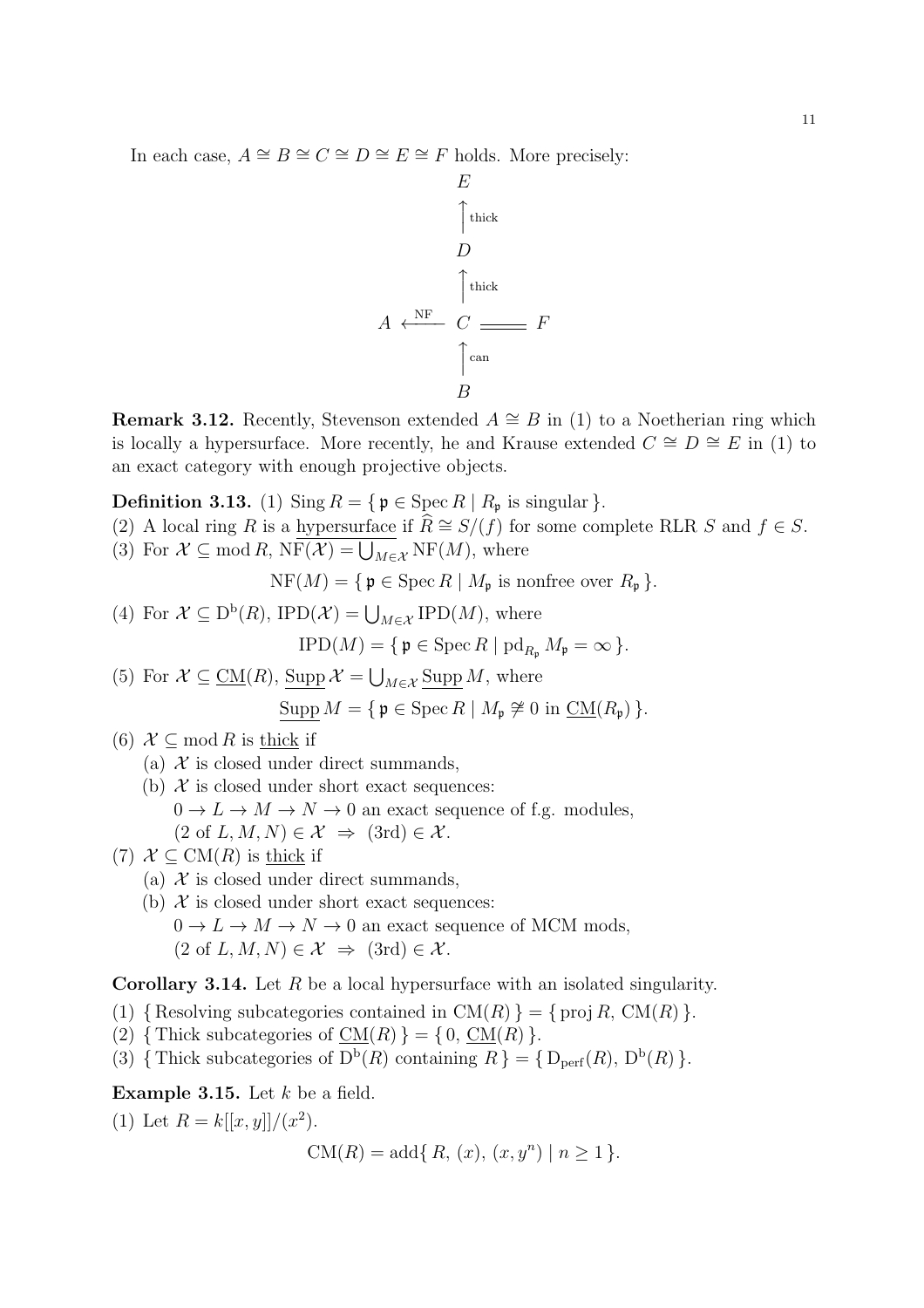Setting  $\mathfrak{p} = (x)$ ,  $\mathfrak{m} = (x, y)$ , we have

 $\text{Sing } R = \text{Spec } R = \{ \mathfrak{p}, \mathfrak{m} \}.$ 

Hence

*{* Specialization-closed subsets of Sing *R }* = *{ ∅, {*m*},* Sing *R }.*

 $\sqrt{ }$  $\int$  $\overline{\mathcal{L}}$ NF*−*<sup>1</sup> (*∅*) = proj *R,* NF*−*<sup>1</sup> (*{*m*}*) = *{* MCM modules locally free on the punctured spectrum *}*  $=$  add $\{R, (x, y^n) \mid n \geq 1\}$  $NF^{-1}(\text{Sing } R) = \text{CM}(R)$ .

By Theorem  $3.11(1)$ ,

*{* Resolving subcategories of mod *R* contained in CM(*R*) *}*  $= \{ \text{proj } R, \text{ add } \{ R, (x, y^n) \mid n \ge 1 \}, \text{CM}(R) \},$ *{* Thick subcategories of CM(*R*) *}*  $= \{ 0, \text{add}\{(x, y^n) \mid n \geq 1\}, \underline{\text{CM}}(R)\}.$ 

(2) Let  $R = k[[x, y, z]]/(x^2, yz)$ .

 $\text{Spec } R = \{ \mathfrak{p}, \mathfrak{a}, \mathfrak{m} \},$ 

where  $\mathfrak{p} = (x, y), \mathfrak{q} = (x, z)$  and  $\mathfrak{m} = (x, y, z)$ .

$$
\begin{cases} R_{\mathfrak{p}} \cong k[[x, z]]_{(x)}/(x^2), \\ R_{\mathfrak{q}} \cong k[[x, y]]_{(x)}/(x^2), \end{cases} \text{ and } \text{Sing } R = \{ \mathfrak{p}, \mathfrak{q}, \mathfrak{m} \}.
$$

*{* Nonempty specialization-closed subsets of Sing *R }*  $= \{ V(\mathfrak{p}), V(\mathfrak{q}), V(\mathfrak{p}, \mathfrak{q}), V(\mathfrak{p}, \mathfrak{q}, \mathfrak{m}) \}.$ 

By Theorem  $3.11(2)$ ,

 $#$ {Thick subcategories of  $CM(R)$  containing m }  $=$  #{Resolving subcategories of mod *R* contained in CM(*R*) containing m  $}$  $= 4.$ 

**Corollary 3.16** (Huneke-Wiegand (1997)). Let *R* be a local hypersurface. Let  $M, N \in$ mod *R*.

 $(1)$   $\operatorname{Tor}_{\geqslant 0}^R(M,N) = 0 \Leftrightarrow \operatorname{pd}_R M < \infty$  or  $\operatorname{pd}_R N < \infty$  $P(A) \operatorname{Ext}_{R}^{\geq 0}(M, N) = 0 \Leftrightarrow \operatorname{pd}_{R} M < \infty$  or  $\operatorname{id}_{R} M < \infty$ 

*Proof.*  $(1)(\Rightarrow)$ 

 $M \in \mathcal{X} := \{ X \in \text{mod } R \mid \text{Tor}_{\geqslant 0}^R(X, N) = 0 \}.$ 

*X* is a thick subcategory of mod *R* containing *R*.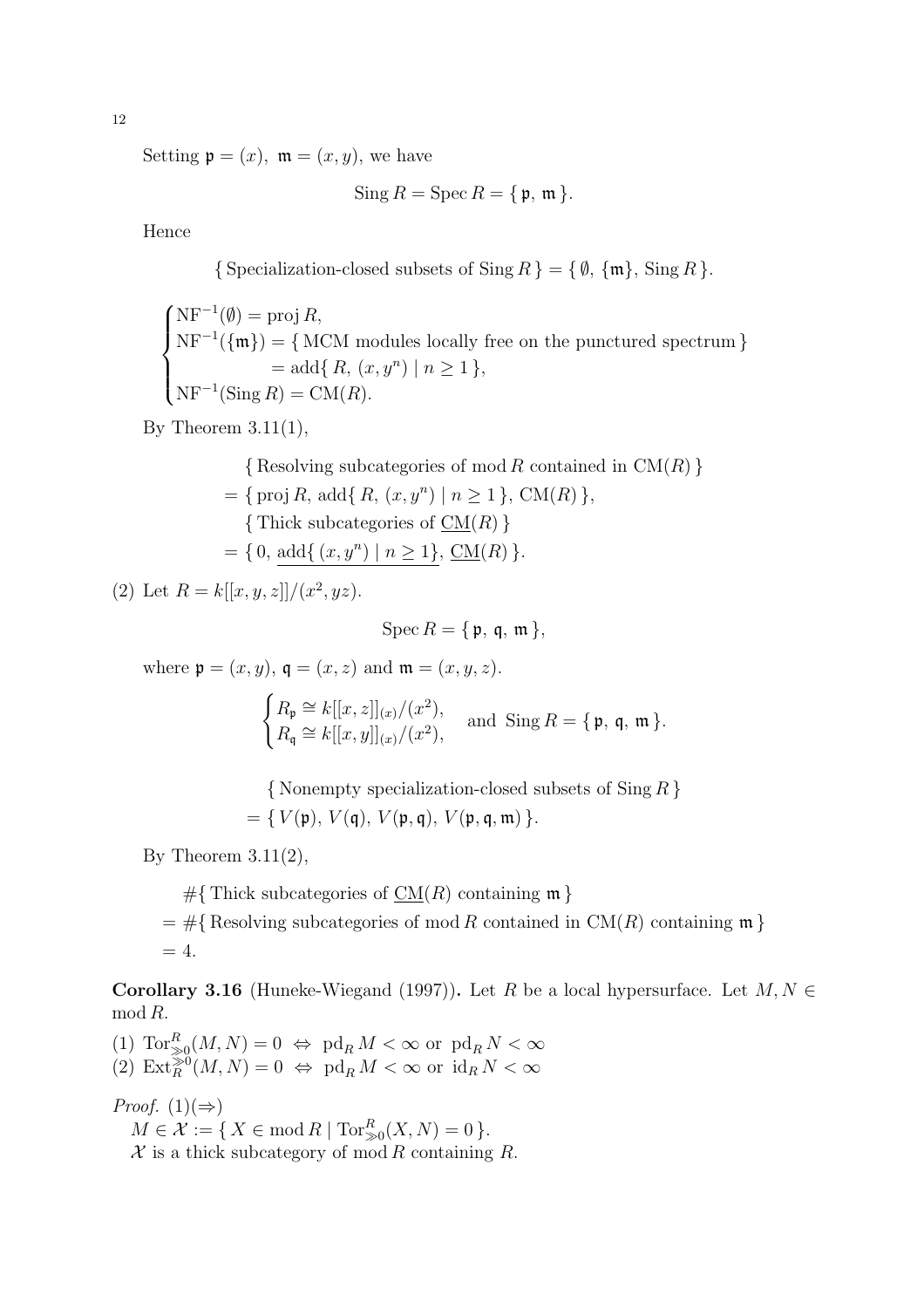By Theorem 3.11(1),  $\mathcal{X} = \text{IPD}^{-1}(\text{IPD}(\mathcal{X})).$ 

$$
pd M = \infty \implies m \in IPD(M) \subseteq IPD(\mathcal{X})
$$

$$
\implies IPD(k) \subseteq \{m\} \subseteq IPD(\mathcal{X})
$$

$$
\implies k \in IPD^{-1}(IPD(\mathcal{X})) = \mathcal{X}
$$

$$
\implies pd N < \infty.
$$

**Remark 3.17.** Let  $R = k[[x, y]]/(x^2, y^2)$ , where *k* is a commutative ring. Then

$$
\begin{cases}\n\operatorname{Tor}_{>0}^R(R/(x), R/(y)) = 0 = \operatorname{Ext}_{R}^{>0}(R/(x), R/(y)), \\
\operatorname{pd}_R R/(x) = \operatorname{pd}_R R/(y) = \operatorname{id}_R R/(y) = \infty.\n\end{cases}
$$

# 4. Proof of Theorem 3.11(1)

**Lemma 4.1.** Let  $\mathcal{T}$  be a triangulated category and  $\mathcal{U} \subseteq \mathcal{T}$  a thick subcategory.

{Thick subcategories of 
$$
\mathcal{T}
$$
 containing  $\mathcal{U}$ }  
\n
$$
\pi \downarrow \cong \uparrow
$$
\n{Thick subcategories of  $\mathcal{T}/\mathcal{U}$ },

where  $\pi(\mathcal{X}) = \mathcal{X}/\mathcal{U}$ .

In what follows, unless otherwise specified, let (*R,* m*, k*) be a local hypersurface with dim  $R = d$ .

**Proposition 4.2.**

$$
E = \{ \text{Thick subcategories of } D^b(R) \text{ containing } R \}
$$

$$
IPD \downarrow \cong \text{ } \uparrow IPD^{-1}
$$

$$
A = \{ \text{Specialization-closed subsets of } Spec R \}.
$$

□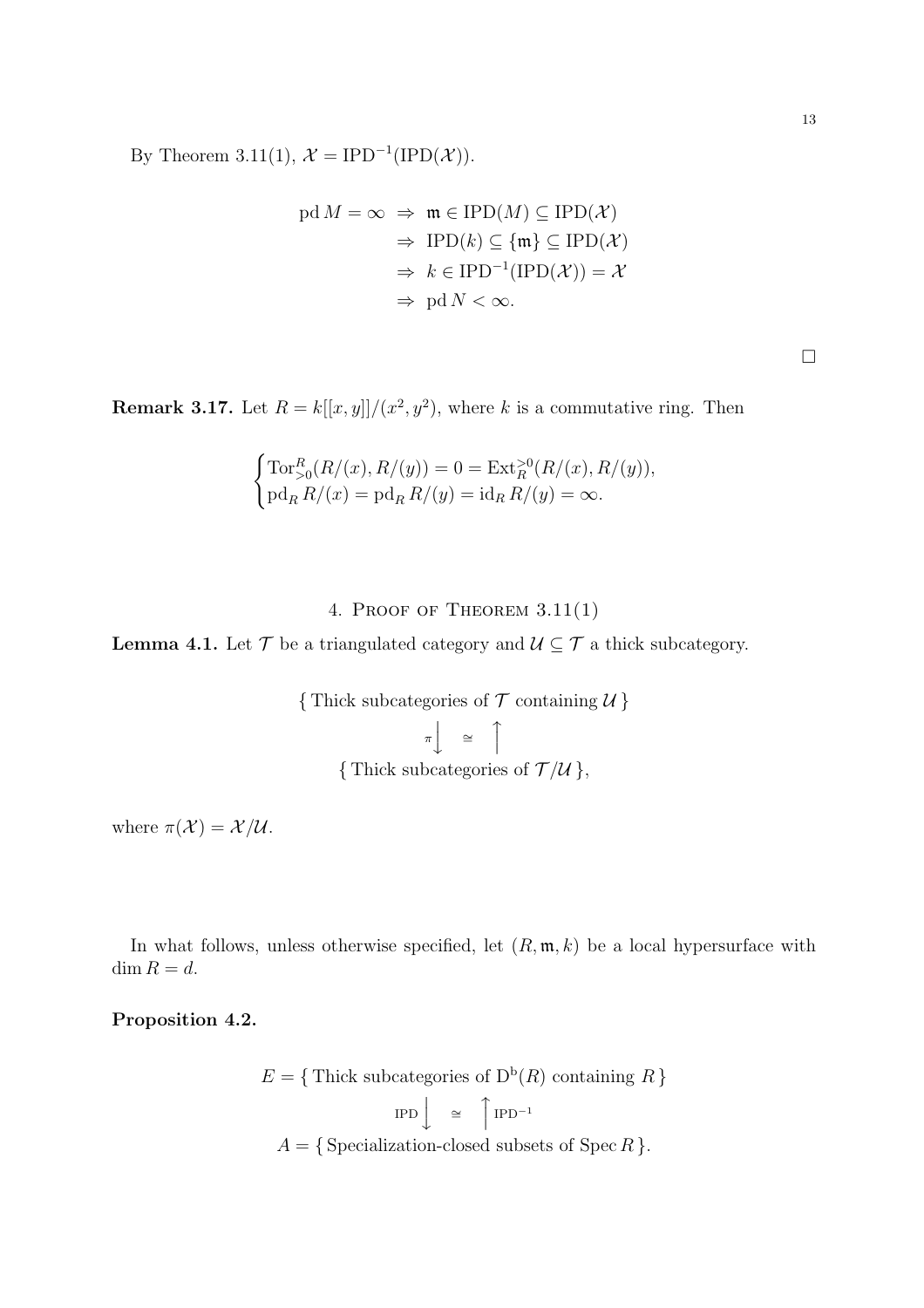*Proof.*

{Thick subcategories of  $D^b(R)$  containing *R* }  $\parallel$  $\parallel$  $\parallel$ {Thick subcategories of  $D^b(R)$  containing  $D_{\text{perf}}(R)$  } Lemma 4.1  $\downarrow$  <sup> $\cong$ </sup>  $\{$  Thick subcategories of  $D_{sg}(R)$   $\}$ Fact  $3.10 \downarrow$ <sup> $\cong$ </sup> *{* Thick subcategories of CM(*R*) *}* nat  $\int$  ≅ *{* Thick subcategories of CM(*R*) containing *R }* Proposition 4.3 below  $\downarrow$  ≅ *{* Specialization-closed subsets of Spec *R }* This sends  $\mathcal X$  to IPD( $\mathcal X$ ).

**Proposition 4.3.**

 $C = \{$  Thick subcategories of  $CM(R)$  containing  $R$   $\}$ 

NF y *<sup>∼</sup>*<sup>=</sup> x NF*−*<sup>1</sup>  $A = \{$  Specialization-closed subsets of Spec  $R$   $\}.$ 

**Proposition 4.4** (Essential part of Proposition 4.3). Let  $M, N \in CM(R)$  with NF( $M$ )  $\subseteq$  $NF(N)$ . Then

$$
M \in \text{res } N,
$$

where res *N* denotes the smallest resolving subcategory containing *N*.

**Lemma 4.5.** (1) Let  $(R, \mathfrak{m}, k)$  be a CM local ring with dim  $R = d$ . Let  $M \in CM(R)$ . If *M* is locally free on the punctured spectrum, then

 $M \in \text{res } \Omega^d k.$ 

(2) Let *R* be an Artinian hypersurface. Then

 ${$ Resolving subcategories of mod  $R$ } = { proj  $R$ , mod  $R$ }*.* 

(3) Let *R* be CM local,  $\mathcal{X} \subseteq \text{CM}(R)$  resolving,  $M \in \text{CM}(R)$  and  $W \subseteq \text{Spec } R$  nonempty finite. If  $M_{\mathfrak{p}} \in \text{add}_{R_{\mathfrak{p}}}$   $\mathcal{X}_{\mathfrak{p}}$  for all  $\mathfrak{p} \in W$ , then

 $\exists 0 \rightarrow L \rightarrow N \rightarrow X \rightarrow 0$  an exact sequence of MCM modules

s.t.  $\sqrt{ }$  $\Big\}$  $\overline{\mathcal{L}}$  $X \in \mathcal{X}$ *, M* is a direct summand of *N,*  $NF(L) \subseteq NF(M)$ ,  $NF(L) \cap W = \emptyset$ .